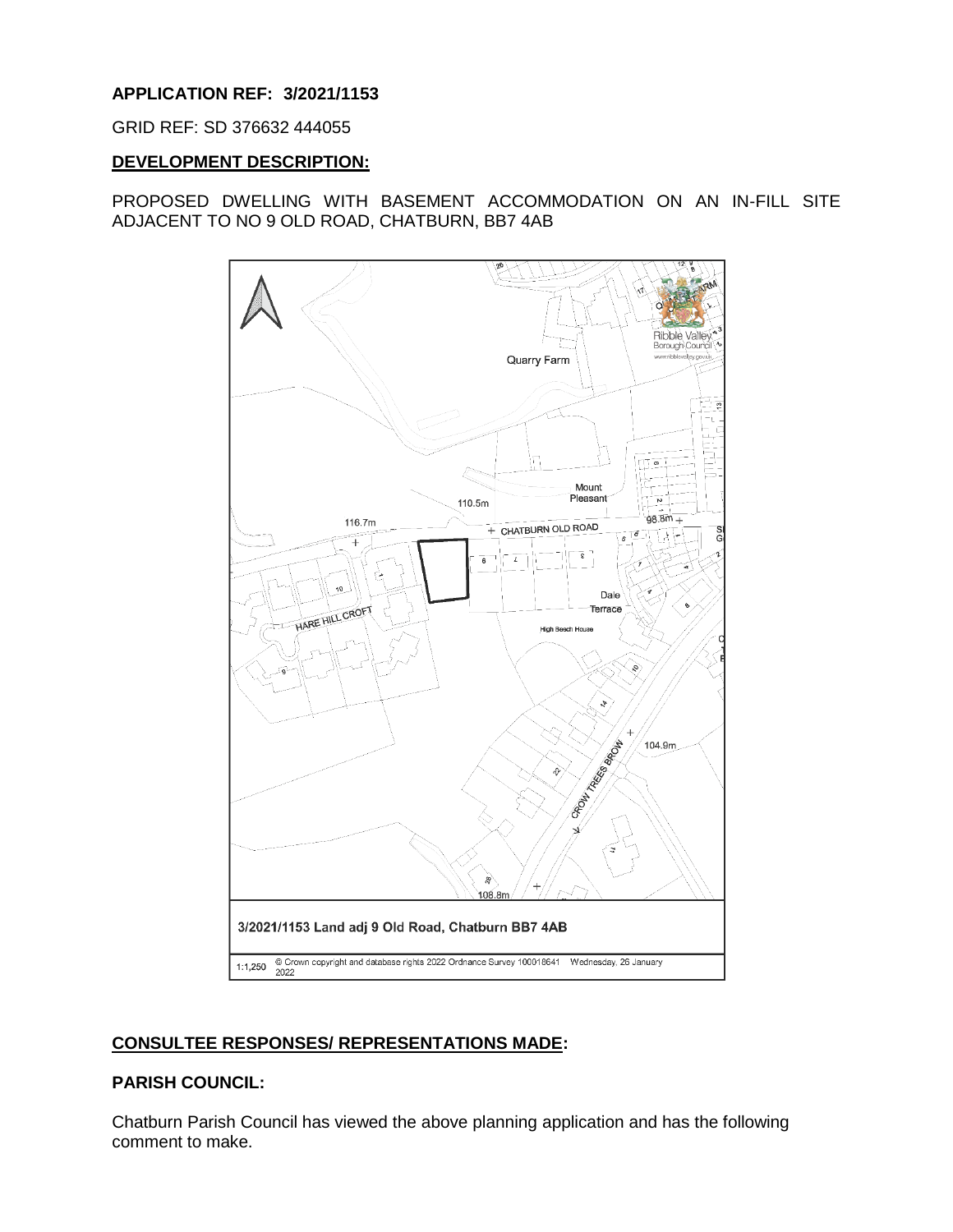- The proposed development will have serious detrimental implications to No. 9 Old Road due to the loss of light in the main living quarters.
- The proposed development will also be an intrusion of privacy to No 9 Old Road
- Chatburn has already had the mandatory quota of housing developments.

## **ENVIRONMENT DIRECTORATE (COUNTY SURVEYOR):**

The Local Highway Authority does not raise an objection regarding the proposed development and are of the opinion that the proposed development will not have a significant impact on highway safety, capacity or amenity in the immediate vicinity of the site subject to technical conditions being stated on any approval.

## **UNITED UTILITIES:**

The site should be drained on separate systems. Technical conditions are recommended.

## **ADDITIONAL REPRESENTATIONS:**

A total of 11 objection letters have been received the concerns raised are summarised as:

- The development is a sizeable property and would reduce light and sun into windows and gardens of neighbouring properties.
- Concerns regarding impact on privacy.
- **Inconvenience to Hare Hill Croft residents.**
- Noise from development.
- Impact of cumulative development on traffic at local road junctions.
- This part of the site is subject to an application to regularise the illegal dumping of material.
- The site is outside the village boundary.
- No demonstrable need to larger homes in Chatburn.
- Road surface of Chatburn Old Road in poor condition with no footway.
- Highway safety concerns.
- Noise from construction vehicles.
- Housing requirement for Chatburn has been met.

## 1. **Site Description and Surrounding Area**

1.1 The application site lies within the Chatburn settlement boundary as denoted on the Proposals Map. The site is a rectangular plot of land that fronts onto Chatburn Old Road. The site is currently a small, grassed area. To the east of the site is no.9 Chatburn Old Road, a detached split-level dwelling and to the north is a previously consented, partially completed, residential scheme of 10no. dwellings. At present site forms a gap between the properties.

#### 2. **Proposed Development for which consent is sought**

- 2.1 Planning consent is sought for the erection of one new detached dwelling at land adjacent to 9 Chatburn Old Road, Chatburn. The proposed dwelling is a five-bed detached property over three floors. The property would be faced with natural stone with stone surrounds and 'k' rend and aluminium windows and doors. The roof would be finished in natural blue/grey slate. A garage would also be provided at lower ground floor.
- 2.2 Planning applications 3/2019/0498 and 3/2020/0145 sought approval for a single dwelling at the application site. Negotiations took place to overcome issues due to concerns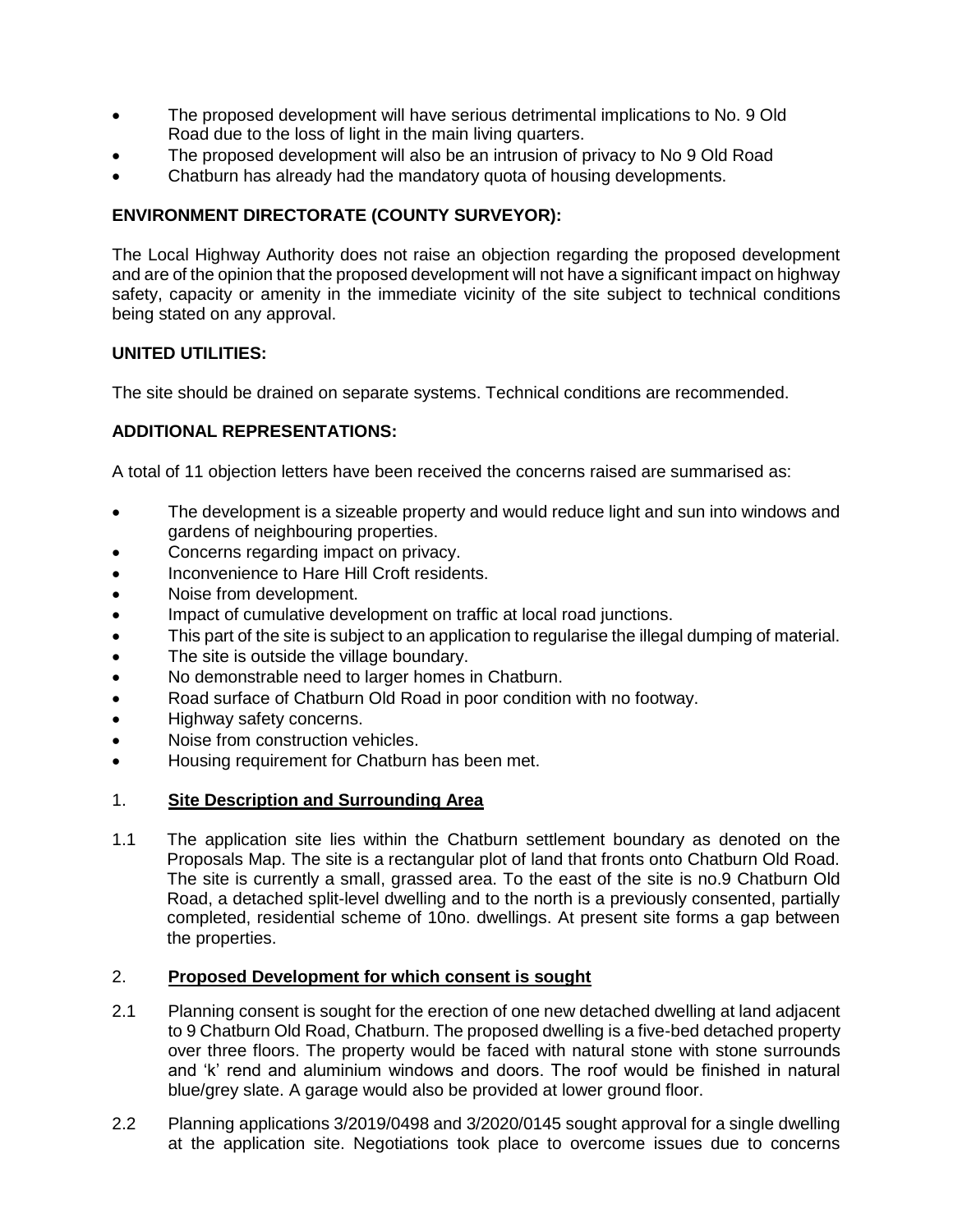relating to privacy, overlooking and appearance. However, the applications were both refused under delegated powers for the following reason:

*The proposed development would result in the loss of unimproved calcareous grassland which is identified as a Habitat of Principal Importance for conservation in England (section 41 Natural Environment and Rural Communities (NERC) Act 2006) without adequate compensation and would therefore have a negative effect on the biodiversity value of the area contrary to Core Strategy Key Statement EN4 and Policy DME3 and paragraphs 170 (a) and (d) and 175 (a) of the National Planning Policy Framework.*

2.3 The applicant has again sought to overcome the reason for refusal by reducing the site area to therefore exclude a small parcel of protected grassland that was identified in past ecology reports for the site.

#### 3. **Relevant Planning History**

3/2020/0145 - Proposed 2.5 storey dwelling with basement garage. Refused.

3/2019/0498 - Proposed 2.5 storey dwelling with basement garage. Refused.

3/2016/0748 - Variation of Condition 02 (substitution of house types/designs for plots 1, 2, 3, 4, 5, 7, 8, 9 & 10, including repositioning of plots 3, 7, 9 & 10, and alteration to internal access road) and Removal of Condition 10 (un-associated condition) of planning permission.

3/2014/0618 - Erection of 10 dwellings. Approved with Conditions.

3/2011/0025 - Outline planning application for residential development (ten dwellings). Refused.

APP/Q2371/C/19/324/3448 - Appeal against enforcement notice issued by Lancashire County Council. For alleged tipping of waste soils – Appeal allowed and enforcement notice quashed.

APP/Q2371/W/20/3264309 – Appeal against refusal of planning permission by Lancashire County Council for importation of soils – Appeal allowed and planning permission granted subject to conditions.

#### 4. **Relevant Policies**

Key Statement DS1 – Development Strategy Key Statement DS2 – Sustainable Development Key Statement H1 – Housing Provision Policy DMG1 – General Considerations Policy DMG2 – Strategic Considerations Policy DMG3 – Transport and Mobility Policy DME1 – Protecting Trees and Woodlands

National Planning Policy Framework (NPPF)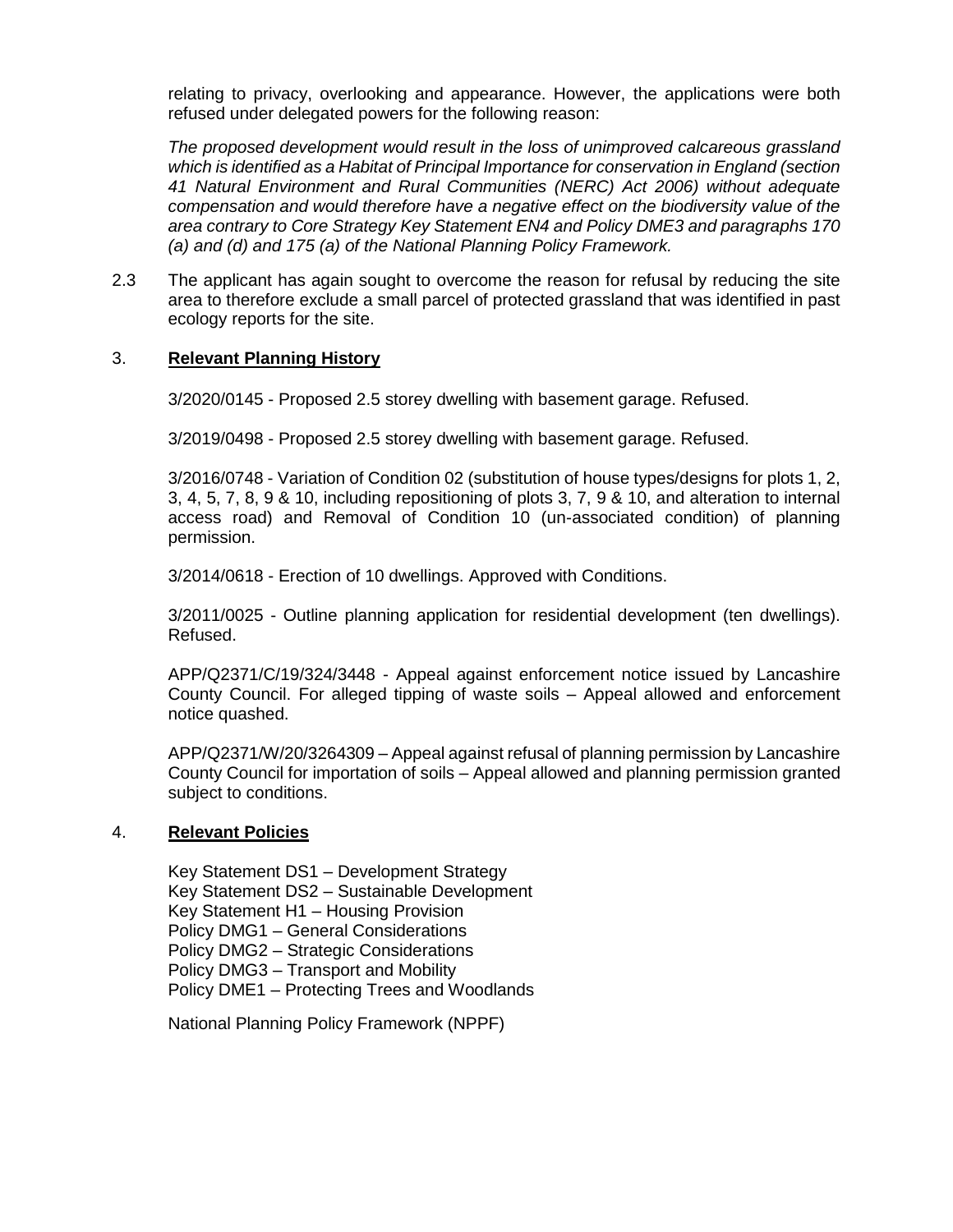# 5. **Assessment of Proposed Development**

## 5.1 Principle of Development:

- 5.1.1 The Development Strategy put forward in Key Statement DS1 seeks to direct the main focus of new house building to the Strategic Site, the principal settlements of Clitheroe, Longridge and Whalley. Development is also focused towards Tier 1 villages which are considered the more sustainable of the 32 defined settlements. Chatburn is identified as a Tier 1 Village and as such, the provision of one dwelling within the settlement of Chatburn is considered acceptable in principle.
- 5.1.2 Policy DMG2 requires development proposals in the principal settlement and Tier 1 villages should consolidate, expand or round-off development so that it is closely related to the main built up area, ensuring this is appropriate to the scale of, and in keeping with, the existing settlement. The application site is an infill plot with residential development on each side and is therefore considered to comply with Policy DMG2.

### 5.2 Impact upon Residential Amenity:

- 5.2.1 The noted above, previously refused scheme for the erection of a dwelling at the site was the subject of amendments during the application process such that it was considered that there would be no adverse impact of the residential amenity of neighbours. This application is almost identical to that previously refused aside from the marginal reduction in site area to the south and reduction in height of the retaining wall and minor elevational changes.
- 5.2.2 The west-facing side elevation of 9 Old Road would face the application site. There would be a separation distance of 6 metres provided between the proposed dwelling and 9 Old Road. There is a ground floor window on the gable of 9 Old Road serving a living room however this is a secondary opening and, as such, sufficient outlook and daylight would be provided to the room in question from the primary window located on the principal elevation. Although it is noted that light and outlook from the side window would be reduced as a result of the development proposals any impact would not be so severe as to warrant refusal of the planning application.
- 5.2.3 Concern has also been raised in relation to overshadowing and overlooking of the garden of no.9. It is not considered that the proposed development would result in overshadowing of the rear garden of this neighbouring property given that it is south facing. Further, whilst there may be opportunity for some overlooking to arise from the rear patio area of the proposed dwelling into the garden of no.9 this would only be possible from very limited points and would not be sufficiently elevated to result in significant overlooking issues.
- 5.2.4 To the west of the application site are the new properties that have been constructed as part of approved residential development comprising 10 dwellings known as Hare Hill Croft. The rear elevations of 1-2 Hare Hill Croft face the application site from an elevated position. There are numerous first floor habitable room windows facing the proposed rear private amenity space of the dwellinghouse for which consent is sought. This was raised as a concern in a preapplication enquiry response by the Council in March 2019.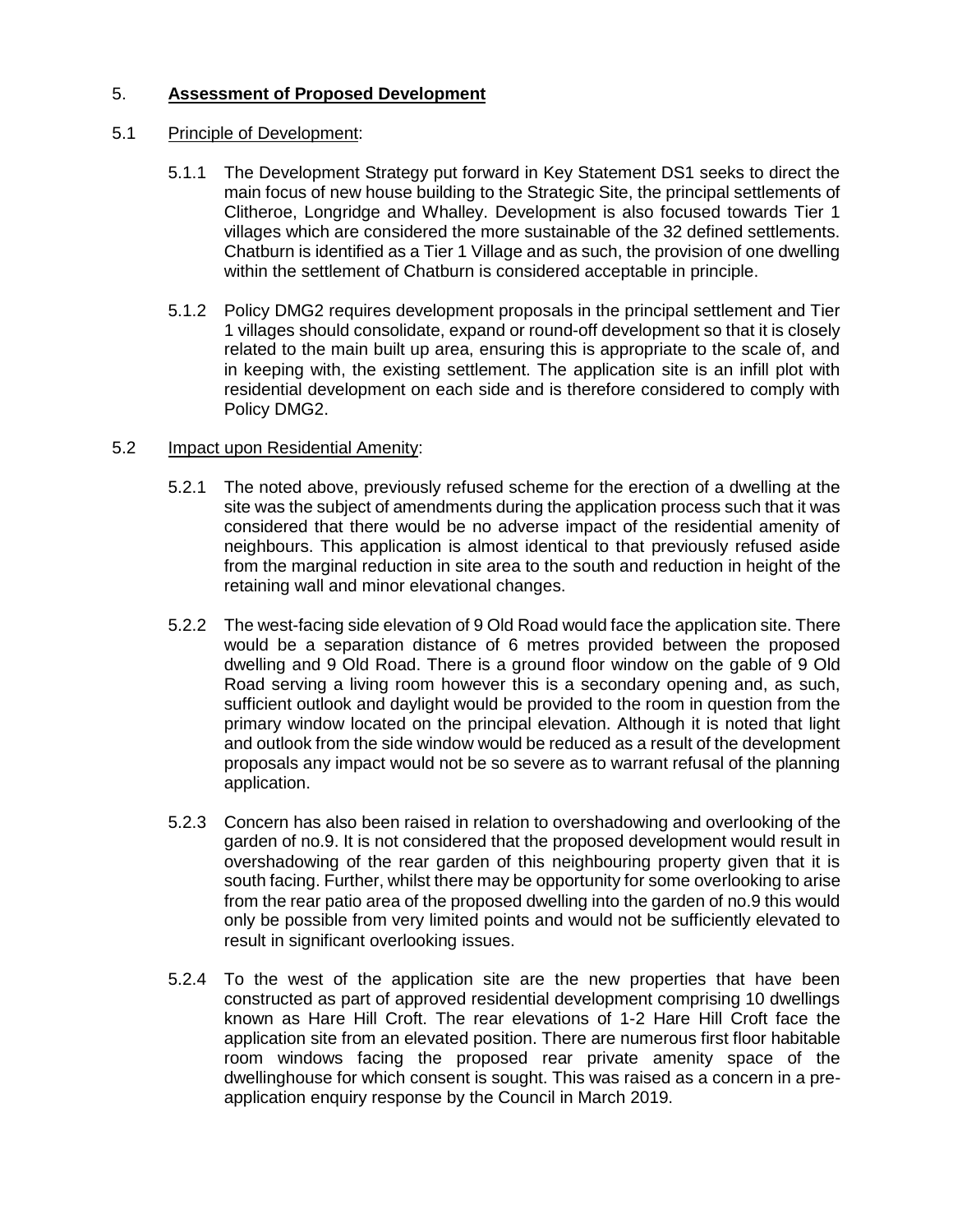- 5.2.5 The rear first floor windows of 1 Hare Hill Croft would be approximately 12 metres from the boundary with the proposed development and would be such that any views from the windows of 1 Hare Hill Croft would not result in privacy issues for future occupants of the proposed dwelling. The rear ground floor windows of 1 Hare Hill Croft would be around 12 metres from the gable elevation of the proposed dwelling. Taking into account the considerable level change which results in the proposed dwelling being 3 metres lower than the closest dwellings at Hare Hill Croft, it is not considered that the relationship between the proposed development and 1 Hare Hill Croft would impact unduly on the outlook of the occupants of 1 Hare Hill Croft.
- 5.2.6 The rear elevation of 2 Hare Hill Croft would be marginally closer to the shared boundary with the development site at a distance of 8 metres at ground floor and 10.5 metres at first floor. This relationship would have the potential to result in direct overlooking of the rear garden of the proposed dwelling if sufficient distances were not maintained. Generally a distance of 10-10.5 metres between first floor windows and a shared boundary fence is considered acceptable to reduce any overlooking into neighbouring gardens to an acceptable level. In this case the garden of the application site is approximately 3 metres lower than the garden level of 2 Hare Hill Croft and there is a greater opportunity for overlooking or perceived overlooking to occur. The applicant has sought to overcome this by erecting a retaining wall with hit and miss timber fencing above for the length of the common boundary with 1-2 Hare Hill Croft. It is considered that this effectively screens the closest part of the garden of the proposed development from unacceptable direct overlooking.
- 5.2.7 Screening of direct views from the first-floor bedroom windows of 2 Hare Hill Croft into the rear garden of the proposed dwelling requires a retaining wall and fencing of considerable height. On the 2 Hare Hill Croft side, the hit and miss fencing would be 1.8 metres high. On the side facing the application site, the highest part of the fencing would be a maximum of around 5 metres above the patio level and sympathetic boundary treatment has been proposed in the form of a terraced arrangement so as to reduce any overbearing impact or sense of enclosure that would have arisen from a single high fence.

## 5.3 Visual Amenity / Landscape:

5.3.1 Policy DMG1 places particular emphasis on the visual appearance of development proposals including its relationship with surroundings. Development must be sympathetic to existing land uses. The proposed development would continue the stepped arrangement of dwellings along Chatburn Old Road as the land rises from east to west. The dwelling, whilst being larger than the existing four dwellings on Old Road (nos 3-9), would not be out-of-scale with the surrounding buildings and the proposed materials would match those used in the construction of the housing development to the west. It is not considered that the proposed development would result in any undue visual harm to the street scene.

## 5.4 Highway Safety and Accessibility:

5.4.1 The County Surveyor does not raise any objections on highway safety grounds and suggests several technical conditions with regards to a construction management plan, provision of the access parking, turning and visibility splays. It should be noted that LCC highways have raised no objections to either of the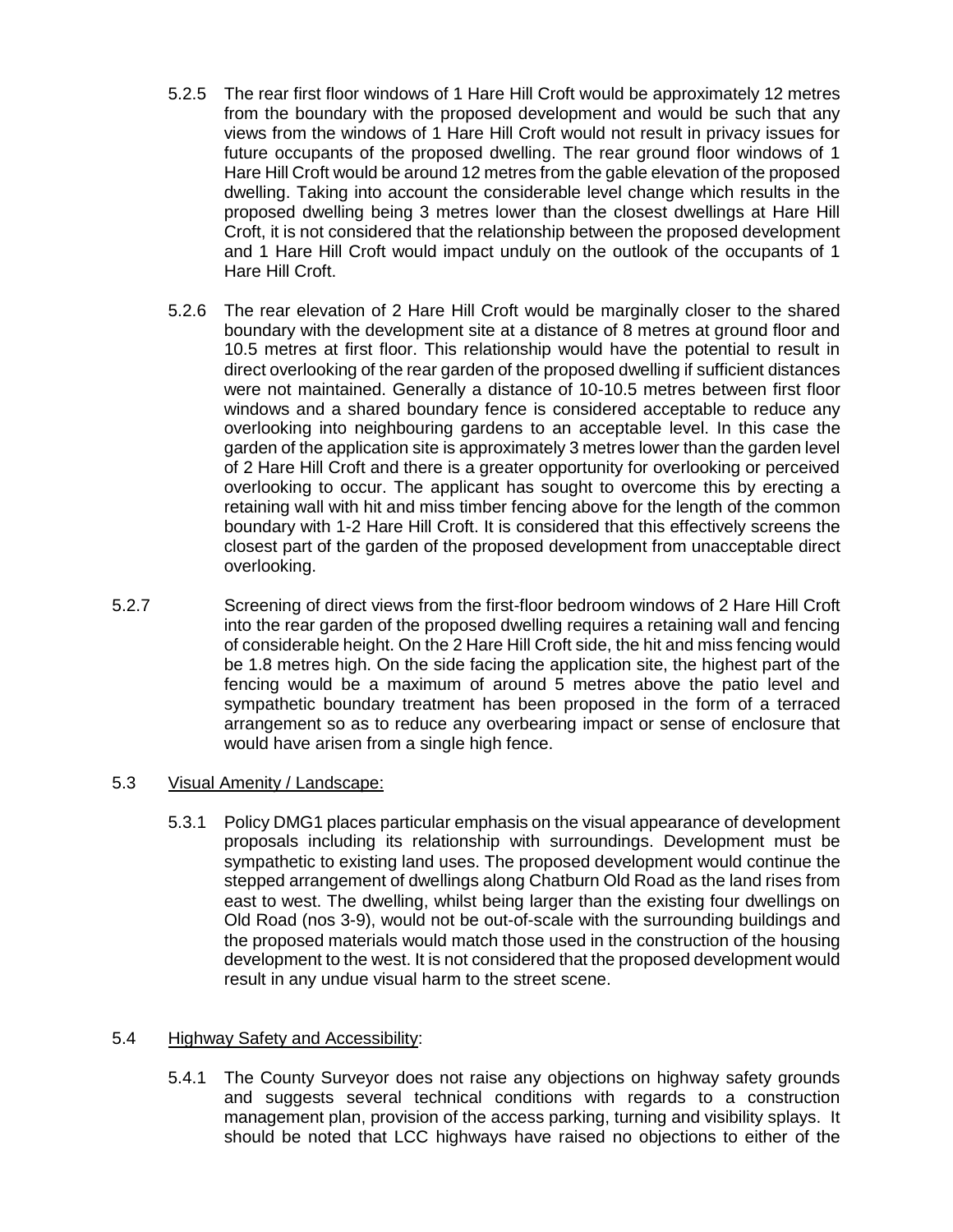previous applications however they now consider that although vehicle speeds are slow it would be beneficial to provide a turning head within the site so that vehicles can leave the site in a forward gear.

5.4.2 In response to this the agent has stated that they believe the scheme is currently setup to provide a suitable area for turning/manoeuvring within the site. The provision of an integral garage, which is sized so it can accommodate 2 vehicles, means the available forecourt/drive can be kept clearer from obstruction. The forecourt itself is generous with the property being set back from the highway – the total area is currently around 92sq.m with maximum distances of 11m (depth) by 9m (width) available. They consider that this area is more than adequate to accommodate turning within the site and would allow cars to enter and exit in a forward gear, if necessary, during general day-to-day use.

### 5.5 Ecology / Trees:

- 5.5.1 The site has been previously identified as containing semi-improved and unimproved calcareous grassland which is identified as a Habitat of Principal Importance for conservation in England (section 41 Natural Environment and Rural Communities (NERC) Act 2006).
- 5.5.2 It is understood that the calcareous grass in the area became compromised upon the development of the neighbouring Hare Hill Croft site. LCC raised an initial enforcement notice in relation to the works (i.e. tipping of waste soils) and a retrospective application and subsequent appeal were determined. The Inspectorate considered many issues, of which one was the calcareous grass. Ultimately, it was considered that providing a larger area of compensatory calcareous grassland was a reasonable mitigation measure and would not be of detriment to the area – causing no harm to biodiversity and not conflicting with local policies so both appeals in relation to this matter were allowed.
- 5.5.3 It is also worth noting that the compromised calcareous grass, as detailed in ERAP Ltd's previous report (accompanying app.3/2020/0145), is not within the current application boundary.

#### 6. **Observations/Consideration of Matters Raised/Conclusion**

- 6.1 Taking account of the above matters and all material considerations it is considered that the proposal is in accordance with the requirements of the adopted development plan. Several objections have been received and the material planning considerations are discussed in the appraisal above. The applicant has sought to improve the visibility at the junction through the submission of revised plans and conditions are imposed to ensure that a Construction Management Plan is in place and that parking turning and visibility are acceptable. The proposal is on an infill plot within a settlement boundary and is considered acceptable in terms of its design and impact on surrounding properties.
- 6.2 The preceding two applications were refused due to the resultant loss of unimproved calcareous grassland which is identified as a Habitat of Principal Importance for conservation in England (section 41 Natural Environment and Rural Communities (NERC) Act 2006). The applicant has sought to overcome the reason for refusal by reducing the site area, moving the southern boundary of the site further north on the understanding that it therefore excludes a small parcel of protected grassland that was identified in the May 2019 Ecology Appraisal. Further the appeal decision which has been made in the interim between the 2020 refusal and this submission addressed the issue of the calcareous grass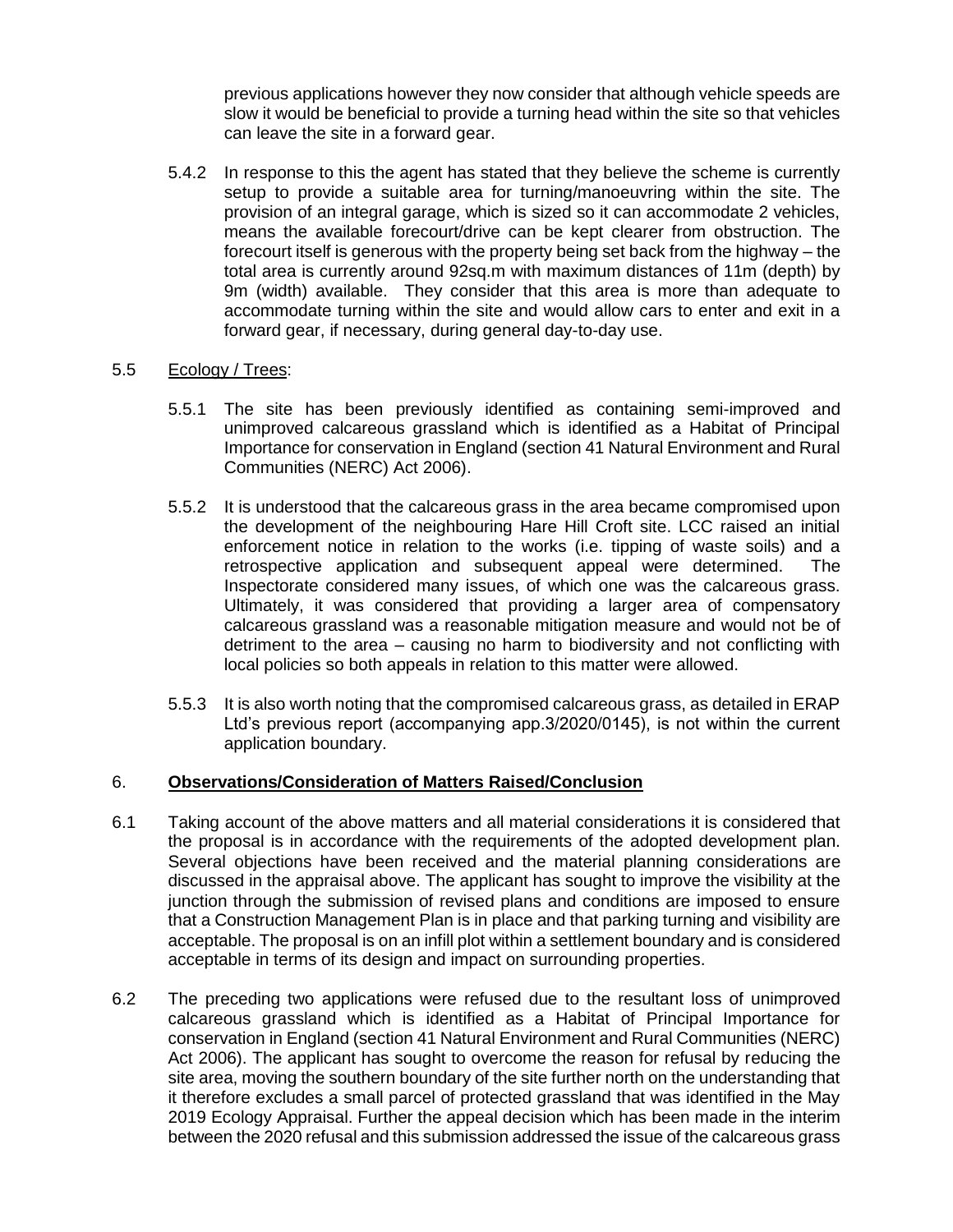and mitigation for the previous losses has been provided outside the site. In terms of all the other material planning considerations the proposal was previously considered acceptable.

6.3 The proposed development would be acceptable in principle and would accord with Key Statement DS1 and Policy DMG2 of the Core Strategy. It would not result in any undue visual impact, nor would it unduly harm the residential amenity of existing or future occupants. The situation regarding the loss of unimproved calcareous grassland is considered to have been resolved.

RECOMMENDATION: That the application be APPROVED subject to the following conditions:

1. The development hereby permitted shall be commenced before the expiration of three years from the date of this permission.

REASON: Required to be imposed pursuant to Section 51 of the Planning and Compulsory Purchasing Act 2004.

2. Unless explicitly required by condition within this consent, the development hereby permitted shall be carried out in complete accordance with the proposals as detailed on drawings:

1909\_EX-01 1909\_06 Rev E 1909\_03 Rev C 1909\_02 Rev H 1909\_04 Rev E 1909\_05 Rev E

REASON: For the avoidance of doubt and to clarify which plans are relevant to the consent hereby approved.

3. The materials to be used on the external surfaces of the development as indicated within the approved details shall be implemented in accordance with the approved details.

REASON: In order that the Local Planning Authority may ensure that the materials to be used are appropriate to the locality and respond positively to the inherent character of the area.

4. Notwithstanding the provisions of the Town and Country Planning (General Permitted Development) Order 2015 (as amended) (Schedule 2, Part 1, Class A-E) or any subsequent re-enactment thereof no extensions, roof alterations or outbuildings shall be constructed without express planning permission first being obtained.

REASON: To enable the Local Planning Authority to exercise control over development which could materially harm residential or visual amenities in the immediate area.

5. The garage(s) hereby approved shall be kept available for the parking of vehicles ancillary to the enjoyment of the household(s) and shall not be used for any use that would preclude the ability for their use for the parking of private motor vehicles, whether or not permitted by the provisions of the Town and Country Planning (General Permitted Development) Order 2015 or any order amending or revoking and re-enacting that order.

REASON: To ensure that adequate parking provision is retained on site that limits parked motor-vehicles on the street in the interests of highway safety.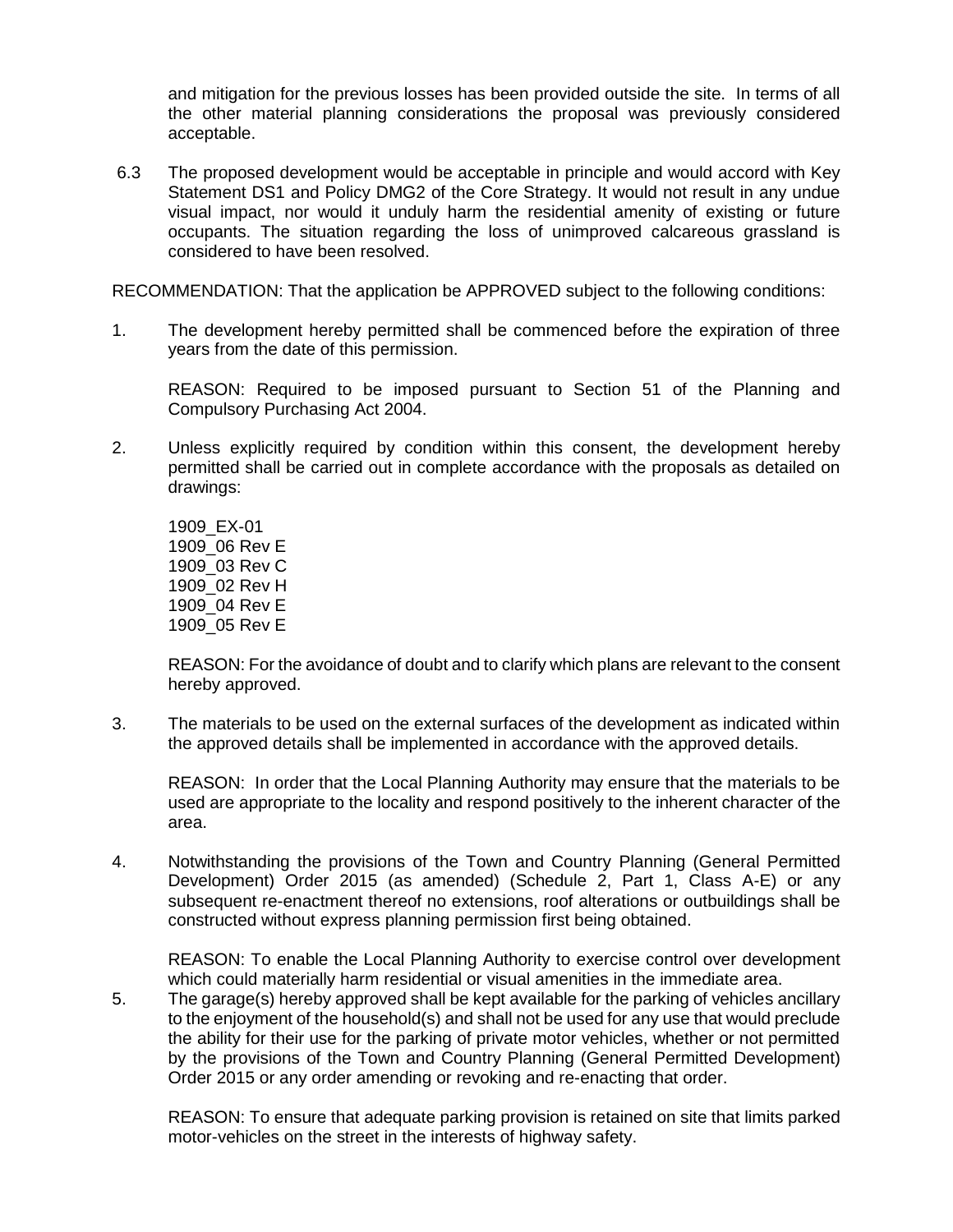- 6. No development shall take place, including any works of demolition or site clearance, until a Construction Management Plan (CMP) or Construction Method Statement (CMS) has been submitted to, and approved in writing by the local planning authority. The approved plan / statement shall provide:
	- 24 Hour emergency contact number;
	- Details of the parking of vehicles of site operatives and visitors;
	- Details of loading and unloading of plant and materials;
	- Arrangements for turning of vehicles within the site;
	- Swept path analysis showing access for the largest vehicles regularly accessing the site and measures to ensure adequate space is available and maintained, including any necessary temporary traffic management measures;
	- Measures to protect vulnerable road users (pedestrians and cyclists);
	- The erection and maintenance of security hoarding including decorative displays and facilities for public viewing, where appropriate;
	- Wheel washing facilities;
	- Measures to deal with dirt, debris, mud or loose material deposited on the highway as a result of construction;
	- Measures to control the emission of dust and dirt during construction; Details of a scheme for recycling/disposing of waste resulting from demolition and construction works;
	- Construction vehicle routing; Delivery, demolition and construction working hours.

The approved Construction Management Plan or Construction Method Statement shall be adhered to throughout the construction period for the development.

REASON: In the interests of the safe operation of the adopted highway during the demolition and construction phases.

7. No part of the development hereby permitted shall be occupied until such time as the access arrangements shown on drawing number 1909\_02 Rev H have been implemented in full.

REASON: To ensure that vehicles entering and leaving the site may pass each other clear of the highway, in a slow and controlled manner, in the interests of general highway safety and in accordance with the National Planning Policy Framework (2021).

8. Nothing shall be erected, retained, planted and / or allowed to grow at or above a height of 0.9 metres above the nearside carriageway level which would obstruct the visibility splay. The visibility splays shall be maintained free of obstruction at all times thereafter for the lifetime of the development.

REASON: To ensure adequate inter-visibility between highway users at the street junction or site access, in the interests of highway safety.

9. The development hereby permitted shall not be occupied until such time as the access drive (and any turning space) has been surfaced with tarmacadam, or similar hard bound material (not loose aggregate) for a distance of at least 5 metres behind the highway boundary and, once provided, shall be so maintained in perpetuity.

REASON: To reduce the possibility of deleterious material being deposited in the highway (loose stones etc.) in the interests of highway safety and in accordance with the National Planning Policy Framework (2021).